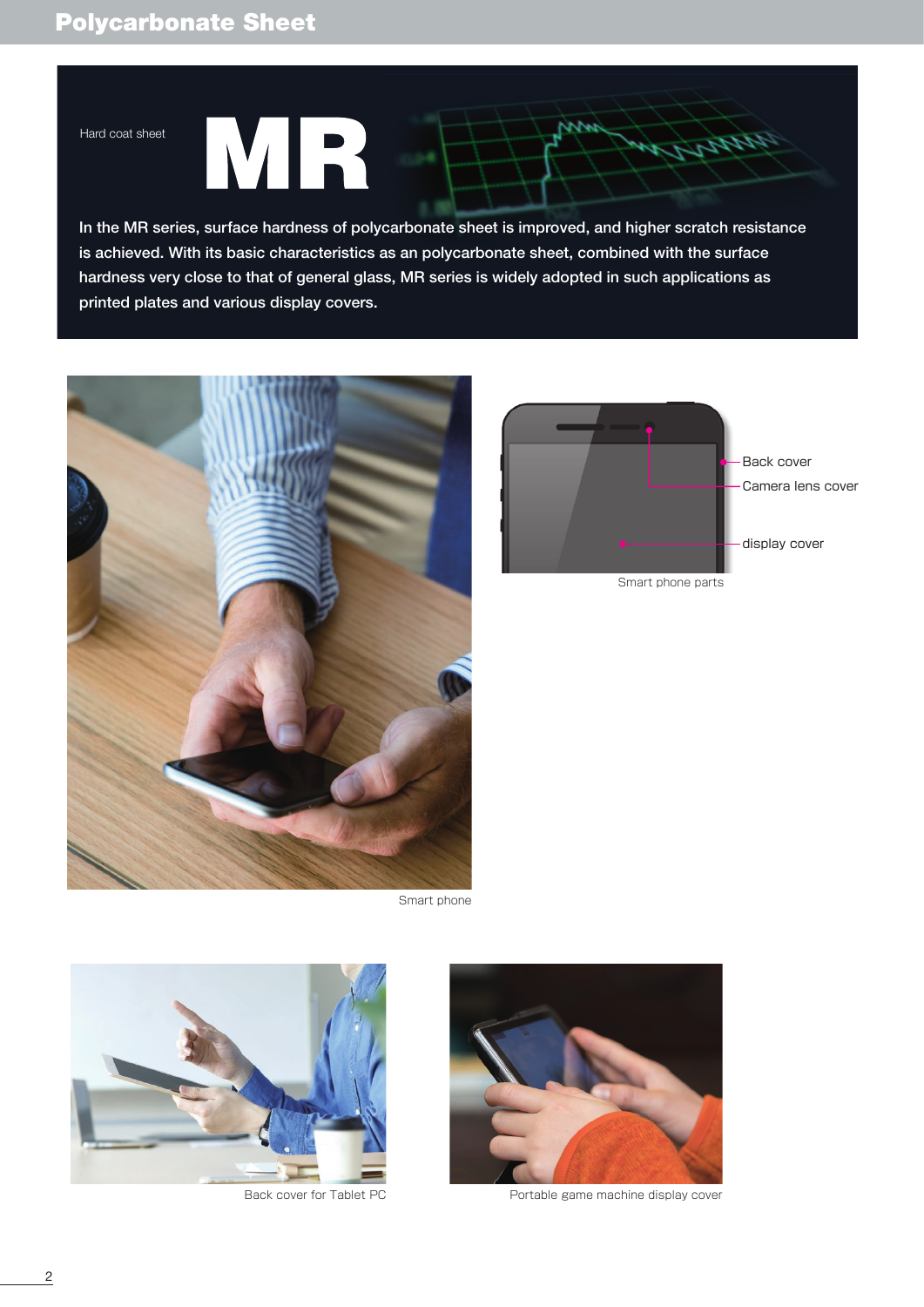## **MR series-main products and applications**

| <b>Product</b> | <b>Hard Coat Type</b>                                    | <b>Main Applications</b>                                     |  |  |
|----------------|----------------------------------------------------------|--------------------------------------------------------------|--|--|
| <b>IMR05</b>   | One-sided hardened hard coat for printed plates          | Printed plate, LCD cover (Portable game machine)             |  |  |
| <b>MR58U</b>   | Hard coat with enhanced pencil hardness                  | Printed plate, LCD cover (Mobile phone, Laptop computer)     |  |  |
| MRS58T         | Hard coat with enhanced pencil hardness (Low curve type) | Touch panel front cover (Smart phone, Portable game machine) |  |  |

#### **Grades**

| <b>Product</b>                     | Size (mm)          | Thickness (mm) |      |     |     |     |     |
|------------------------------------|--------------------|----------------|------|-----|-----|-----|-----|
|                                    |                    | 0.5            | 0.64 | 0.8 | 1.0 | 1.2 | 1.5 |
| <b>IMR05</b>                       | $915 \times 1,830$ |                |      |     |     |     |     |
| <b>MR58U</b>                       | $915 \times 1,830$ |                |      |     |     |     |     |
| MRS58T                             | $915 \times 1,830$ |                |      |     |     |     |     |
| Standard size packing unit (sheet) |                    | 20             | 20   | 10  | 10  | 10  | 5   |

○Stock

Please contact us about products not in the table.



Laptop computer display cover and a set of the Mobile phone display cover





Nameplates (printed)